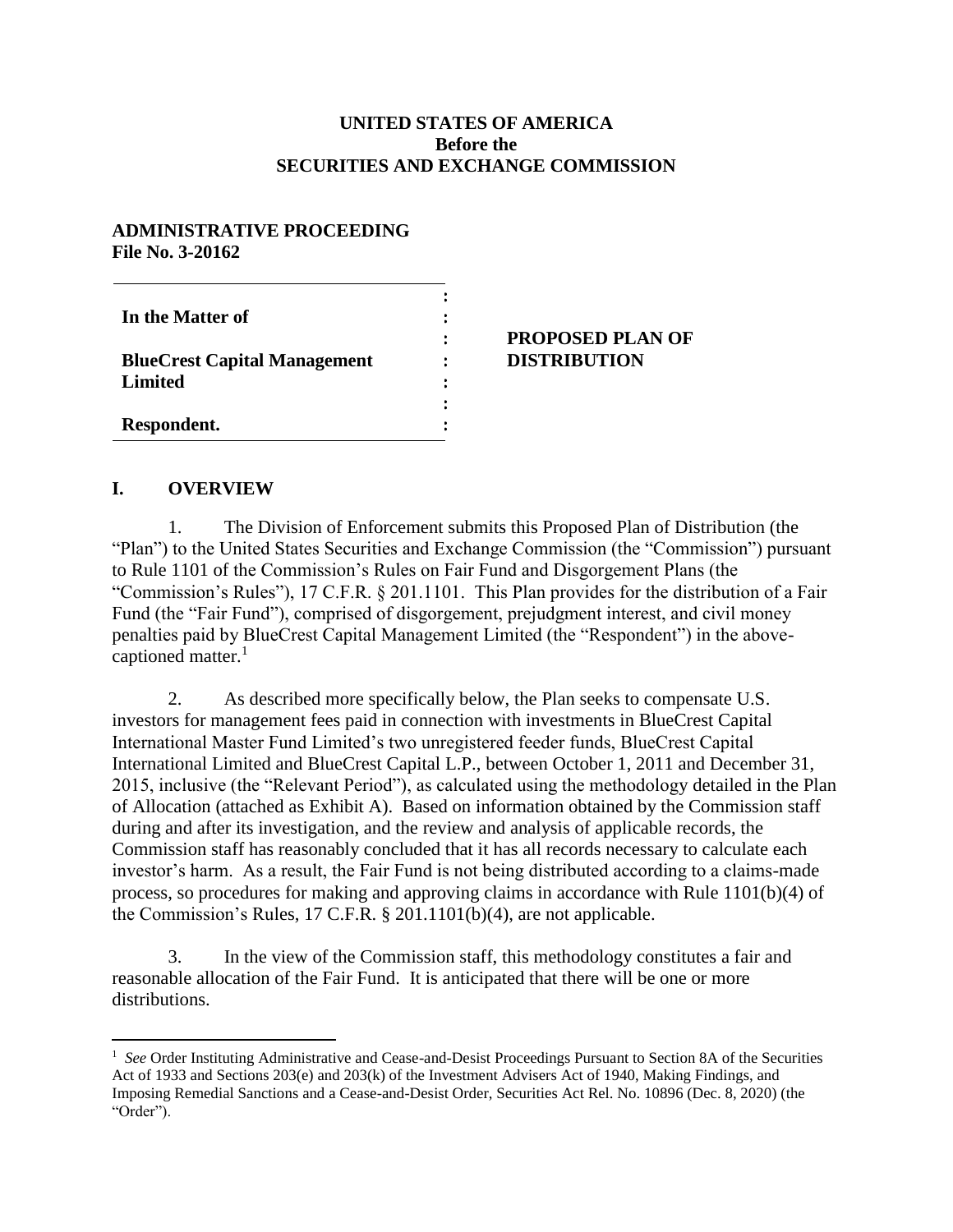4. The Commission has custody of the Fair Fund and shall retain control of the assets of the Fair Fund. The Plan is subject to approval by the Commission, and the Commission retains jurisdiction over its implementation.

# **II. BACKGROUND**

5. On December 8, 2020, the Commission issued the Order against the Respondent. The proceedings arose from the Respondent's management of a proprietary hedge fund, BSMA Limited ("BSMA"). In the Order, the Commission found that, from October 2011 through December 2015, the Respondent engaged in a course of conduct stemming from its management of BSMA that was detrimental to investors in the Respondent's flagship client hedge fund, BlueCrest Capital International Master Fund Limited.<sup>2</sup> The Commission ordered the Respondent to pay \$107,560,200 in disgorgement, \$25,154,306 in prejudgment interest, and a \$37,285,494 civil money penalty, for a total of \$170,000,000, to the Commission. The Commission created the Fair Fund, pursuant to Section 308(a) of the Sarbanes-Oxley Act of 2002, so the penalty paid, along with the disgorgement and interest paid, can be distributed to harmed investors.

6. The Respondent has paid in full. The Fair Fund has been deposited at the United States Department of the Treasury's Bureau of the Fiscal Service ("BFS") for investment.

# **III. DEFINITIONS**

As used in this Plan, the following definitions will apply:

7. **"Administrative Costs"** shall mean any administrative costs and expenses, including without limitation the fees and expenses of the Tax Administrator and the Fund Administrator, tax obligations, bond premium expenses, and investment and banking costs.

8. "**Distribution Payment**" means a payment from the Fair Fund to a Payee in accordance with the terms of this Plan.

9. "**Eligible Claimant**" means a Preliminary Claimant who is determined to have suffered a Recognized Loss, pursuant to the Plan of Allocation, and who is not an Excluded Party or an Unresponsive Preliminary Claimant.

10. **"Excluded Party"** shall mean: (a) Respondent and Respondent's advisers, agents, nominees, assigns, creditors, affiliates (except AllBlue L.P.) or controlled entities; (b) the Fund Administrator, its employees, and those persons assisting the Fund Administrator in its role as the Fund Administrator; and (c) any purchaser or assignee of another Person's right to obtain a recovery from the Fair Fund for value; provided, however, that this provision shall not be construed to exclude those Persons who obtained such a right by gift, inheritance, or devise.

 $\overline{a}$ <sup>2</sup> At all relevant times, BlueCrest Capital International Master Fund Limited was an unregistered Cayman Islandsbased fund, organized in a master-feeder structure with an offshore unregistered feeder fund incorporated in the Cayman Islands, called BlueCrest Capital International Limited, and a domestic unregistered feeder fund, organized under Delaware law, called BlueCrest Capital L.P.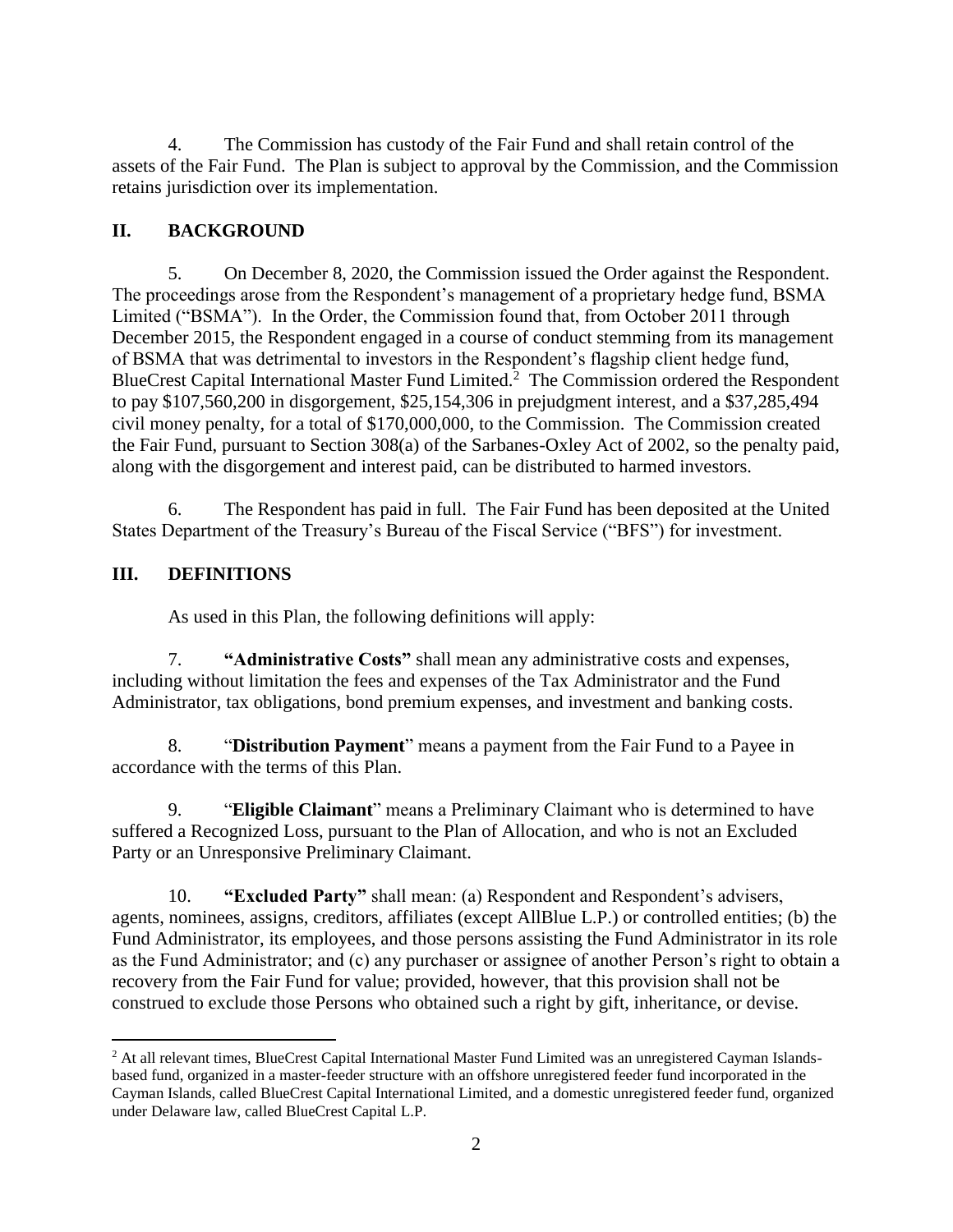11. "**Fair Fund**" means the \$170,000,000.00 fund created by the Commission pursuant to Section 308(a) of the Sarbanes-Oxley Act of 2002, for the benefit of investors harmed by Respondent's violations described in the Order.

12. "**Net Available Fair Fund"** means the Fair Fund, plus any interest or earnings, less Administrative Costs.

13. **"Payee"** means an Eligible Claimant whose Distribution Payment is equal to or greater than \$10.00, as calculated in accordance with the Plan of Allocation.

14. "**Person**" means natural individuals as well as legal entities such as corporations, partnerships, or limited liability companies.

15. "**Plan Notice**" means a written notice from the Fund Administrator to Preliminary Claimants regarding the Commission's approval of the Plan, including, as appropriate: a statement characterizing the distribution; a link to the approved Plan posted on the Commission's website and instructions for requesting a copy of the Plan; specification of any information needed from the Preliminary Claimant to prevent them from being deemed as an Unresponsive Preliminary Claimant, such as tax documentation and any other necessary information; certifications in accordance with paragraph 38, below; a description of the tax information reporting and other related tax matters; the procedure for the distribution as set forth in the Plan; and the name and contact information for the Fund Administrator as a resource for additional information or questions regarding the distribution.

16. "**Plan of Allocation**" means the methodology by which a Preliminary Claimant's Recognized Loss is calculated. The Plan of Allocation is attached as Exhibit A.

17. **"Preliminary Claimant"** means a U.S. Investor, identified by the Fund Administrator based on its review and analysis of applicable records obtained by the Commission staff during and after its investigation, who may have suffered a loss as a result of management fees paid in connection with investments in BlueCrest Capital International Limited and BlueCrest Capital L.P. during the Relevant Period.

18. "**Recognized Loss**" means the total amount of loss calculated for a Preliminary Claimant in accordance with the Plan of Allocation.

19. **"Unresponsive Preliminary Claimant"** means a Preliminary Claimant whose address the Fund Administrator has not been able to verify and/or who does not timely respond to the Fund Administrator's attempts to obtain information, including any information sought in the Plan Notice. Unresponsive Preliminary Claimants will not be eligible for a distribution under the Plan.

20. **"U.S. Investor"** means a Person or their lawful successor, who held BlueCrest Capital International Limited and/or BlueCrest Capital L.P. during the Relevant Period, and for whom/which the country included as the "tax domicile" or "investor domicile" as reflected on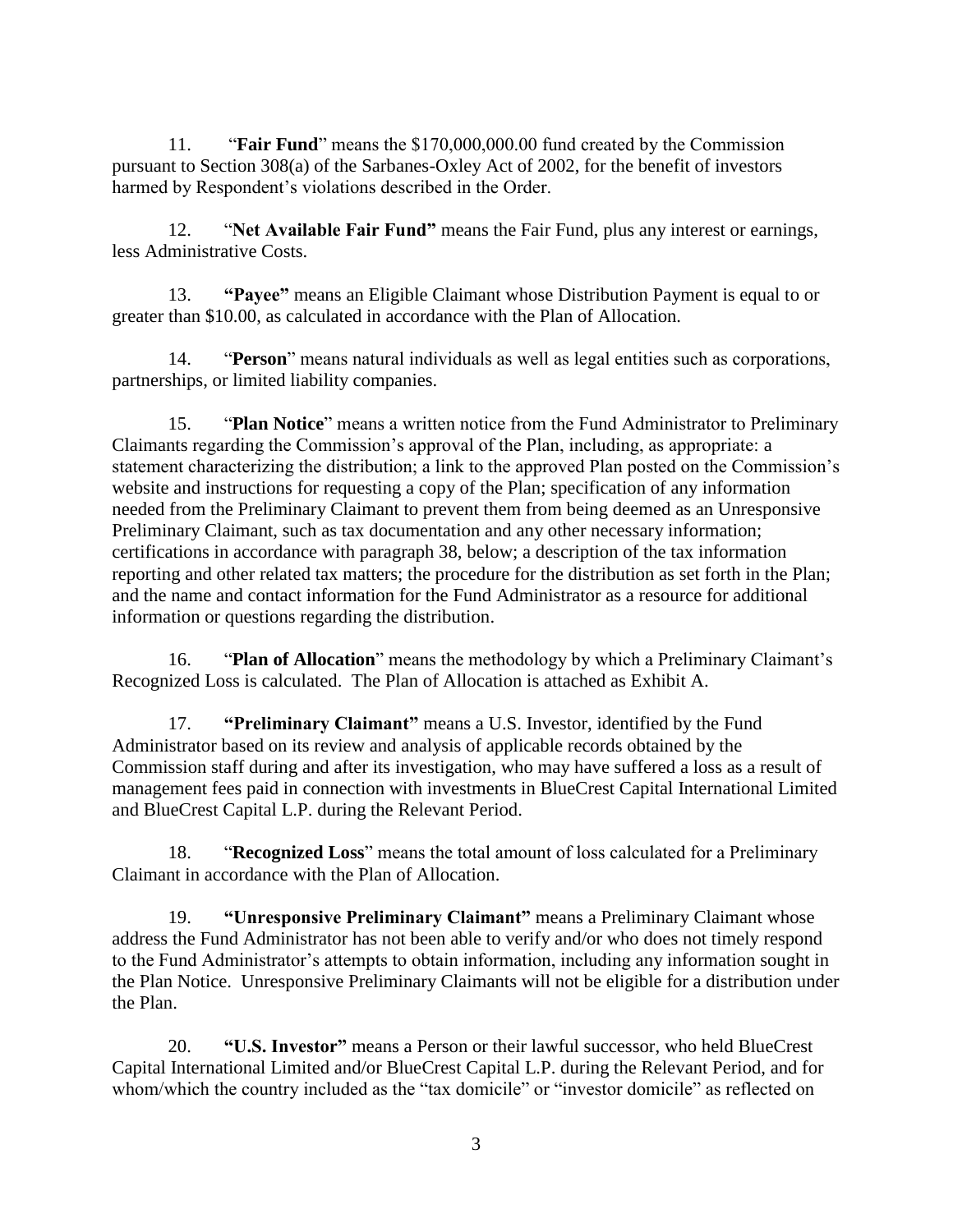the records of BlueCrest Capital International Limited or BlueCrest Capital L.P. during any part of the Relevant Period is the United States and, if no country is listed as the tax domicile or investor domicile, for whom/which the country included as the "registered country" on those records is the United States. For purposes of this definition, the "records of BlueCrest Capital International Limited or BlueCrest Capital L.P." refers to the records produced by the Respondent's administrator on June 25, 2021, July 6, 2021, July 14, 2021, and August 12, 2021.

## **IV. TAX COMPLIANCE**

21. On April 16, 2021, the Commission appointed Miller Kaplan Arase LLP as the tax administrator (the "Tax Administrator") for the Fair Fund to handle the tax obligations of the Fair Fund.<sup>3</sup> The Tax Administrator will be compensated for reasonable fees and expenses from the Fair Fund in accordance with its 2019-2021 Engagement Letter Agreement with the Commission.<sup>4</sup>

- (a) Obtaining a taxpayer identification number;
- (b) Requesting funds necessary for the timely payment of all applicable taxes, the payment of taxes for which the Tax Administrator has received funds, and the filing of applicable returns; and
- (c) Fulfilling any information reporting or withholding requirements imposed on distributions from the Fair Fund.

23. All tax obligations will be paid from the Fair Fund, subject to the review and approval of Commission staff.

# **V. FUND ADMINISTRATOR**

 $\overline{a}$ 

24. On June 3, 2021, the Commission appointed Kurtzman Carson Consultants, LLC, as the fund administrator for the Fair Fund (the "Fund Administrator"), and the Fund Administrator has obtained a bond in the amount of \$170,000,000, as ordered.<sup>5</sup> Pursuant to Rule 1105(a) of the Commission's Rules, 17 C.F.R. § 201.1105(a), the Fund Administrator may be removed at any time by order of the Commission or hearing officer.

<sup>22.</sup> The Fair Fund constitutes a Qualified Settlement Fund ("QSF") under Section 468B(g) of the Internal Revenue Code of 1986, as amended, 26 U.S.C. § 468B(g), and related regulations, 26 C.F.R. §§ 1.468B-1 through 1.468B-5. The Tax Administrator is the administrator of such QSF for purposes of Treas. Reg. § 1.468B-2(k)(3)(I) and shall satisfy the tax-related administrative requirements imposed by Treas. Reg. § 1.468B-2, including, but not limited to:

<sup>3</sup> *See* Order Appointing Tax Administrator, Exchange Rel. No. 34-91588 (Apr. 16, 2021).

<sup>4</sup> *See* Omnibus Order Directing the Appointment of Tax Administrator in Administrative Proceedings that Establish Distribution Funds, Exchange Act Rel. No. 85174 (Feb. 22, 2019).

**<sup>5</sup>** *See* Order Appointing Fund Administrator and Setting Bond Amount, Exchange Act Rel. No. 92097 (June 3, 2021).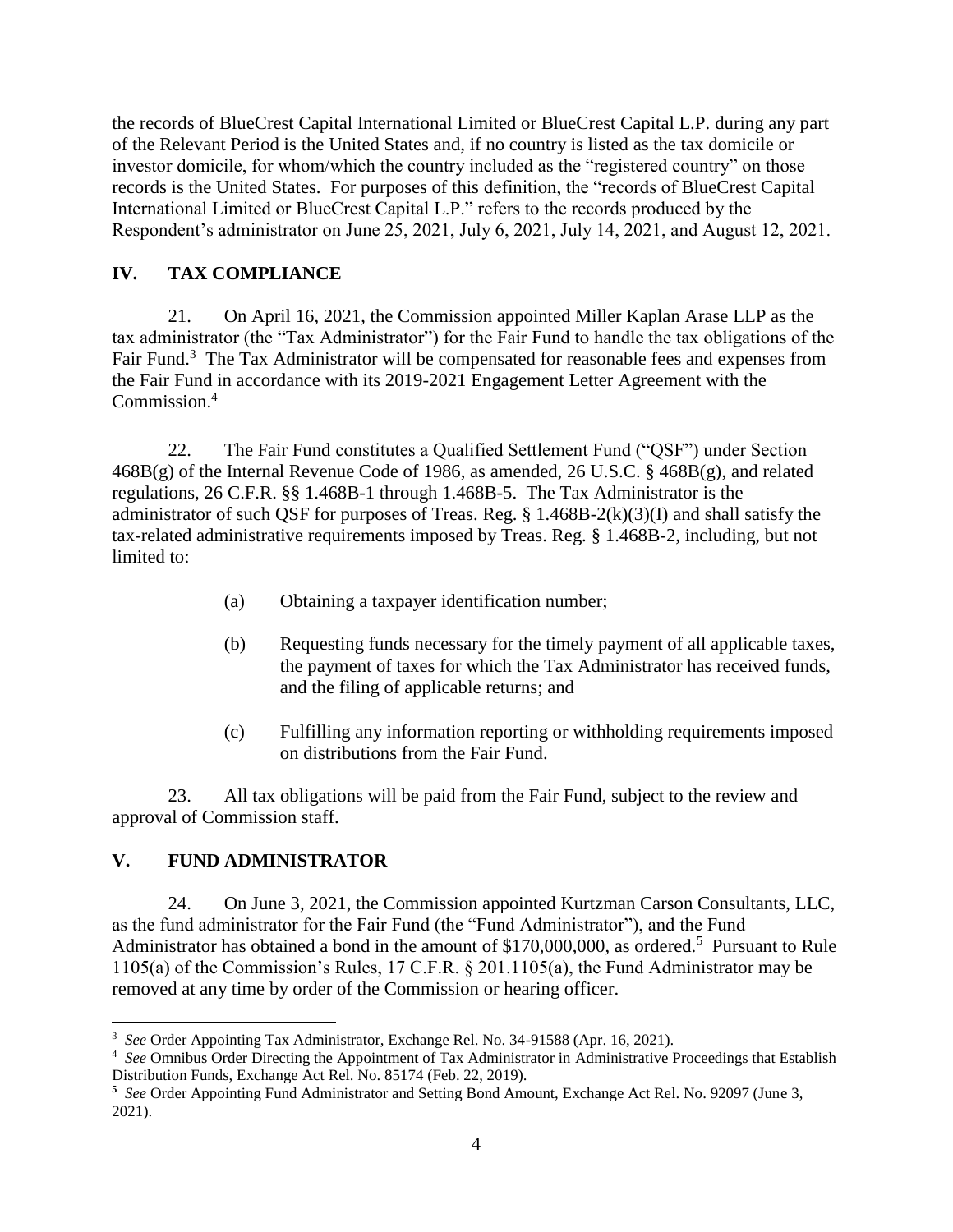25. The Fund Administrator will be responsible for administering the Fair Fund in accordance with the Plan. This will include, among other things, taking reasonable steps to obtain accurate mailing information for Preliminary Claimants; establishing a website and staffing a call center to address inquiries regarding the Plan; preparing accountings; cooperating with the Tax Administrator appointed to satisfy any tax liabilities and to ensure compliance with income tax reporting requirements, including but not limited to Foreign Act Tax Compliance Act (FATCA); disbursing the Fair Fund in accordance with this Plan, as ordered by the Commission; and researching and reconciling errors and reissuing payments, when possible.

26. To carry out the purposes of this Plan, the Fund Administrator is authorized to make and implement immaterial changes to the Plan upon agreement of the Commission staff. If a change is deemed to be material by the Commission staff, Commission approval is required prior to implementation by amending the Plan.

27. The Fund Administrator may extend any procedural deadline contained in the Plan for good cause shown, if agreed upon by the Commission staff.

28. The Fund Administrator, and/or each of its designees, agents, and assistants, shall be entitled to rely on all outstanding rules of law; any orders issued by the Commission, the Secretary or Director of Enforcement by delegated authority, or an Administrative Law Judge; and/or any investor information provided by Commission staff.

29. The Fund Administrator is authorized to enter into agreements with third parties as may be appropriate or necessary in the administration of the Fair Fund, provided such third parties are not excluded pursuant to other provisions of this Plan. In connection with such agreements, the third parties shall be deemed to be agents of the Fund Administrator under this Plan.

30. The Fund Administrator will be entitled to payment from the Fair Fund of reasonable fees and expenses, including the bond premium, incurred in the performance of its duties (including any such fees and expenses incurred by agents, consultants, or third parties retained by the Fund Administrator in furtherance of its duties).

## **VI. PLAN PROCEDURES**

#### Specification of Preliminary Claimants

31. Using information obtained by the Commission staff during and after its investigation, the Fund Administrator has identified the Preliminary Claimants. Preliminary Claimants are limited to U.S. Investors who may have suffered a loss as a result of management fees paid in connection with investments in BlueCrest Capital International Limited and BlueCrest Capital L.P. during the Relevant Period.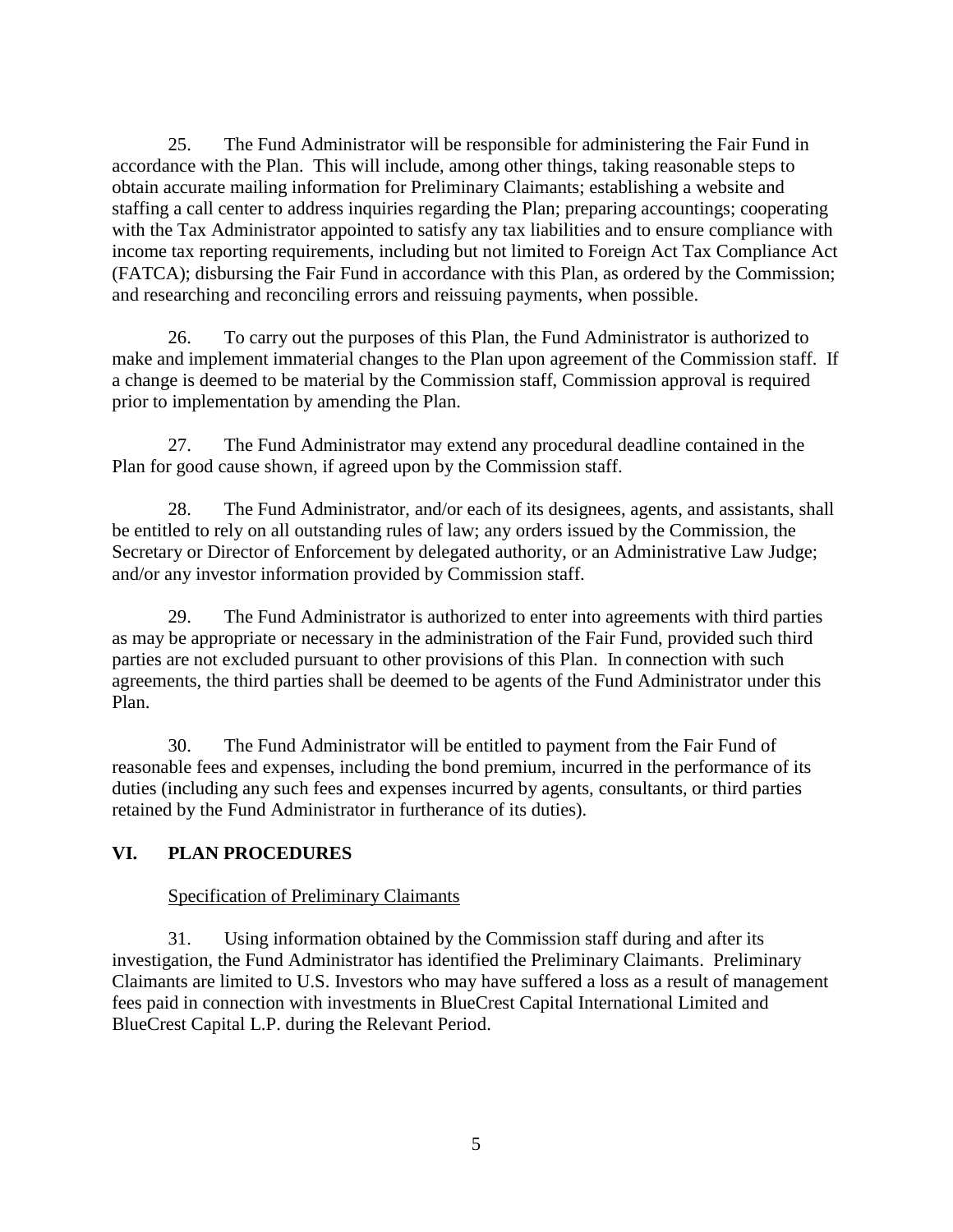#### Procedures for Locating and Notifying Preliminary Claimants

32. Within thirty (30) days of Commission approval of the Plan, the Fund Administrator will:

- (a) Establish and maintain a website devoted solely to the Fair Fund. The Fair Fund's website will make available a copy of the approved Plan, include a copy of the Plan Notice, and related materials in downloadable form, and such other information that the Fund Administrator believes will be beneficial to Preliminary Claimants.
- (b) Establish and maintain a toll-free telephone number for Preliminary Claimants to call and speak to a live representative of the Fund Administrator during its regular business hours or, outside of such hours, to hear pre-recorded information about the Fair Fund.
- (c) Establish and maintain a traditional mailing address and an email address that will be listed on all correspondence from the Fund Administrator to investors, as well as on the Fair Fund's website.
- (d) Establish and maintain a case specific database of all Preliminary Claimants based upon information provided to and obtained by the Fund Administrator, including the last known physical and email addresses.
- (e) Run a National Change of Address search to retrieve updated addresses for all records in the database, thereby ensuring the mailing information for Preliminary Claimants is up-to-date.
- (f) Send the Plan Notice to each Preliminary Claimant's last known email address (if known) and/or mailing address.

The Commission staff retains the right to review and approve any material posted on the Fair Fund's website, any communication with investors, and any scripts used in connection with communications with investors.

#### Undeliverable Mail

33. The Fund Administrator will attempt to locate any Preliminary Claimant whose mailing is returned as undeliverable by the U.S. Postal Service or otherwise, including an advanced address search, if feasible, and will document all such efforts. The Fund Administrator will utilize all means reasonably available, including LexisNexis, to obtain updated addresses in response to undeliverable notices. If another address is obtained, the Fund Administrator will then resend it the Preliminary Claimant's new address within twenty (20) days of receipt of the returned mail. If the mailing is returned again, and the Fund Administrator, despite best practicable efforts, is unable to find a Preliminary Claimant's correct address, the Fund Administrator, in consultation with the Commission staff, may deem such Preliminary Claimant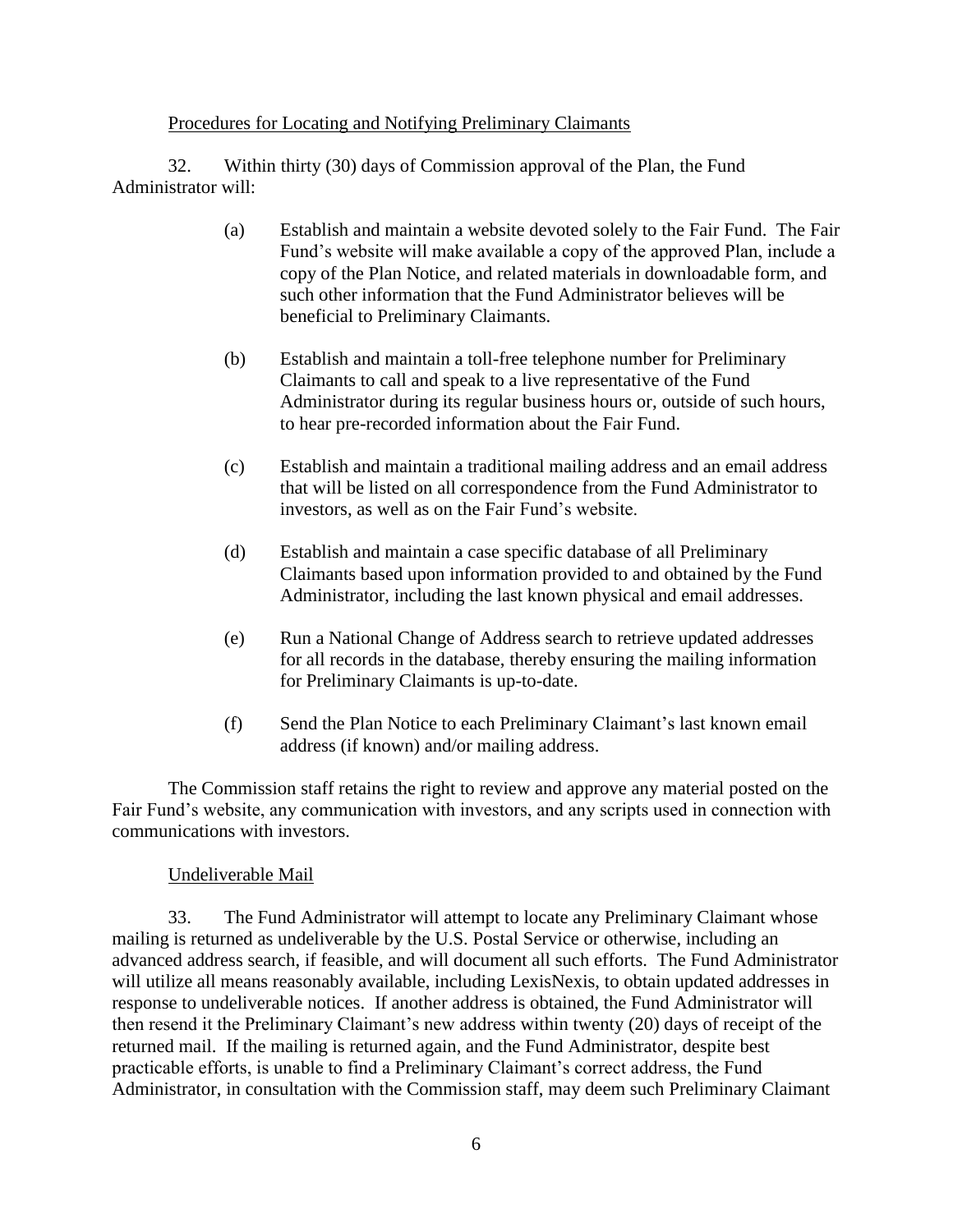an Unresponsive Preliminary Claimant.

34. The Fund Administrator, with Commission staff approval, may engage a third party search firm to conduct more rigorous searches for persons whose mailings are returned as undeliverable.

35. Any Preliminary Claimant who relocates or otherwise changes contact information after receipt of the Plan Notice must promptly communicate any change in address or contact information to the Fund Administrator.

#### Procedures to Request Plan Notice

36. Any person who does not receive a Plan Notice, as described in paragraph 32(f), but who is aware of this Plan (e.g., through other Preliminary Claimants or on [www.sec.gov\)](http://www.sec.gov/) and believes they should be included as a Preliminary Claimant should contact the Fund Administrator no later than sixty (60) days from the approval of the Plan to establish that they should be considered a Preliminary Claimant. The Fund Administrator will send the person a Plan Notice within twenty (20) days of receiving the Person's documentation, if the Fund Administrator determines that the Person should have received a Plan Notice.

#### Failure to Respond to Plan Notice

37. If a Preliminary Claimant is requested to respond and fails to respond within thirty (30) days from the mailing of the Plan Notice, and their Plan Notice has not been returned as undeliverable, the Fund Administrator will make no fewer than two (2) attempts to contact the Preliminary Claimants by telephone, email, or, in the absence of a current email address or telephone number, mailed correspondence. The second attempt will, in no event, take place more than forty-five (45) days from the date their response was due. If a Preliminary Claimant fails to respond to the Fund Administrator's contact attempts as described in this paragraph, the Fund Administrator, in its discretion, may deem such Preliminary Claimant an Unresponsive Preliminary Claimant.

## Preliminary Claimants with Underlying Investors

38. If a Preliminary Claimant is a fund or other entity that has underlying investors, the Fund Administrator will require from that Preliminary Claimant, prior to the issuance of any Distribution Payment, a certification that the Preliminary Claimant will allocate the distribution to the underlying investors, and will not otherwise use the funds. Alternatively, the Preliminary Claimant may provide to the Fund Administrator, by secure transmission, sufficient information as specified by the Fund Administrator such that the Fund Administrator is able to distribute the funds to the underlying investors in accordance with the Plan. The Fund Administrator shall provide a response date within thirty (30) days of the initial request and if no response is received, shall make two additional efforts to obtain the information. If, despite these efforts, the Preliminary Claimant does not provide the certification or alternate information within sixty (60) days of the initial request, the Fund Administrator, in its discretion, may deem such Preliminary Claimant an Unresponsive Preliminary Claimant.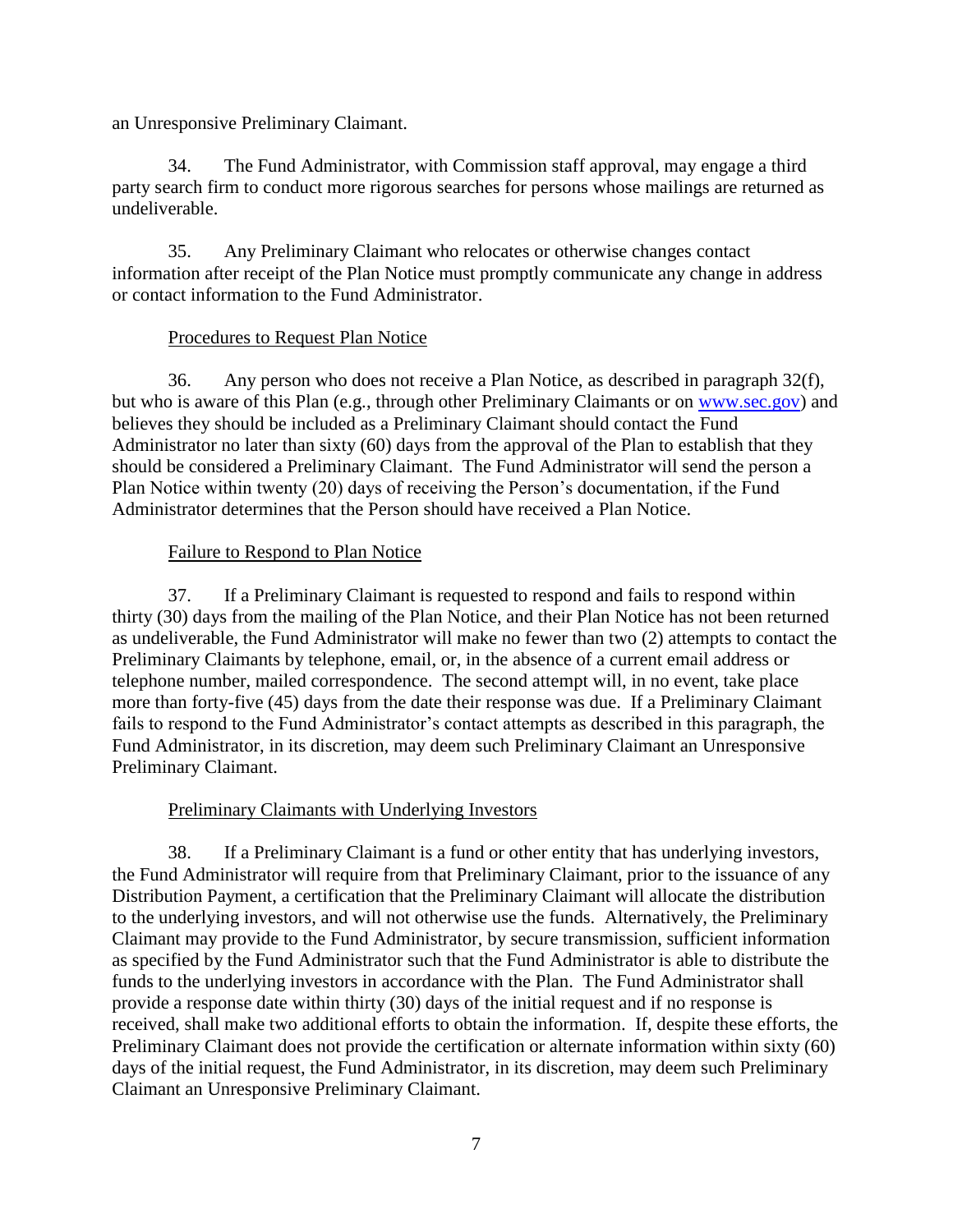#### Distribution Methodology

39. The Fund Administrator will calculate each Preliminary Claimant's Recognized Loss in accordance with the Plan of Allocation. All Preliminary Claimants who are determined to have suffered a Recognized Loss in accordance with the Plan of Allocation, and who are not deemed an Excluded Party or an Unresponsive Preliminary Claimant, will be deemed an Eligible Claimant. All Eligible Claimants who are determined to receive a Distribution Payment will be deemed a Payee.

#### Establishment of a Reserve

40. Before determining the amount of funds available for distribution and calculating each Payee's Distribution Payment, the Fund Administrator, in conjunction with the Tax Administrator, will establish a reserve to pay future Administrative Costs and to accommodate any unexpected expenditures (the "Reserve").

41. After all Distribution Payments are made and all Administrative Costs are paid, any remaining amounts in the Reserve will become part of the Residual described in paragraph 61 below.

## Preparation of the Payment File

42. Within one hundred sixty (160) days of Commission approval of the Plan, the Fund Administrator will compile and send to the Commission staff the payee information, including the name, address, calculated Recognized Loss, and the amount of the Distribution Payment for all Payees (the "Payee List"). The Fund Administrator will also provide a Reasonable Assurances Letter to the Commission staff, representing that the Payee List: (a) was compiled in accordance with the approved Plan; (b) is accurate as to Payees' names, addresses, Recognized Losses and amounts of their Distribution Payment; and (c) provides all information necessary to make a payment to each Payee.

## The Escrow Account

43. Prior to the disbursement of the Net Available Fair Fund, the Fund Administrator will establish an escrow account (the "Escrow Account") with a United States commercial bank that is a well-capitalized financial institution as defined by the Federal Reserve Act, Subpart D, 12 C.F.R. 208.43 and that is not unacceptable to the Commission staff (the "Bank"), pursuant to an escrow agreement (the "Escrow Agreement") to be provided by Commission staff.

44. The Fund Administrator, pursuant to the Escrow Agreement, shall also establish with the Bank a separate deposit account (*e.g.* controlled distribution account, managed distribution account, linked checking and investment account) (the "Distribution Account"), insured by the Federal Deposit Insurance Corporation ("FDIC") up to the guaranteed FDIC pass through limit. The Distribution Account shall be linked with the Escrow Account and shall be named, and records maintained, in accordance with the Escrow Agreement.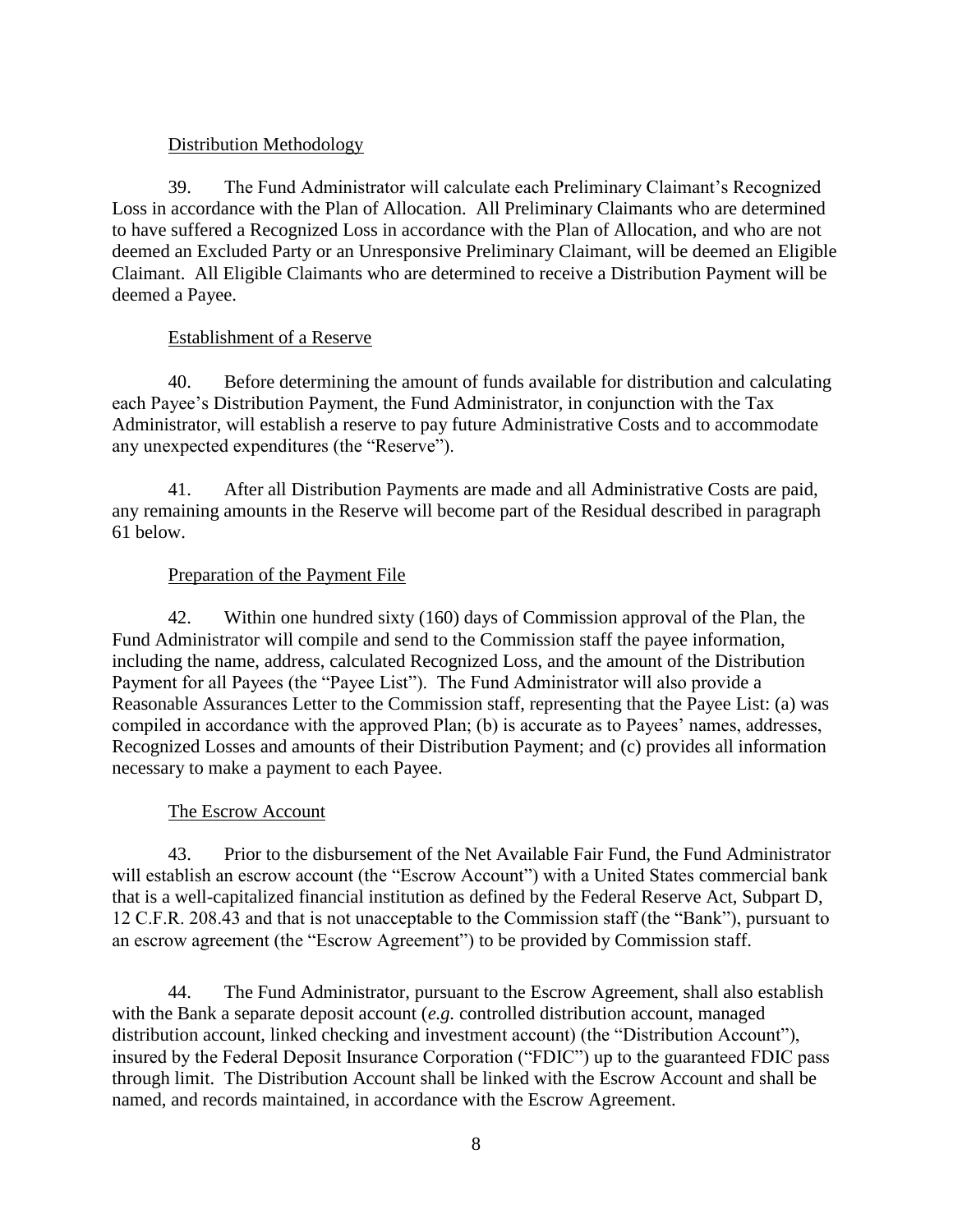45. During the term of the Escrow Agreement, the portions of the Fair Fund transferred to the Escrow Account (the "Escrow Property"), if invested, shall be invested and reinvested in short-term U.S. Treasury securities backed by the full faith and credit of the United States Government or an agency thereof. The investment shall be of a type and term necessary to meet the cash liquidity requirements for payments to Payees and Administrative Costs, including investment or reinvestment in a bank account insured by the FDIC up to the guaranteed FDIC limit, or in money market mutual funds registered under the Investment Company Act of 1940 that invest 100% of their assets in direct obligations of the United States Government.

46. The Fund Administrator shall provide duplicate original bank and/or investment statements on any accounts established by the Fund Administrator to the Tax Administrator on a monthly basis and shall assist the Tax Administrator in obtaining mid-cycle statements, as necessary.

47. The Fund Administrator, in consultation with the Commission staff, shall work with the Bank on an ongoing basis to deposit or invest funds in the Escrow and Distribution Accounts so as to result in the maximum reasonable net return, taking into account the safety of such deposits or investments and tax implications; and to determine an allocation of funds between the Escrow and Distribution Account.

48. All interest, dividends, and/or income earned by the Escrow Property will accrue for the benefit of the Escrow Property. All Administrative Costs associated with the Escrow and Distribution Accounts will be the responsibility of the Fund Administrator, who may be reimbursed for said costs as provided in this Plan. No such Administrative Costs may be paid to the Bank, its agents, and/or its affiliates from the Escrow Property.

#### Distribution of the Fair Fund

49. Upon the Commission's staff's receipt, review, and acceptance of the Payee List and Reasonable Assurances Letter from the Fund Administrator, the Commission staff will seek an Order from the Commission pursuant to Rule 1101(b)(6) of the Commission's Rules, 17 C.F.R. § 210.1101(b)(6), to disburse funds to the Bank in accordance with the Payee List for distribution by the Fund Administrator in accordance with the Plan. All disbursements will be made pursuant to a Commission Order.

50. Upon issuance of an Order to disburse, the Commission staff will direct the transfer of the amount of funds referred to on the Payee List to the Bank. The Fund Administrator will then use its best efforts to commence mailing Distribution Payment checks and/or effect electronic payments within twenty (20) business days of the release of the funds into the Escrow Account. All efforts will be coordinated to limit the time between the Escrow Account's receipt of the funds and the issuance of Distribution Payments.

51. All checks will be issued by the Fund Administrator from the Distribution Account. All checks will bear a stale date of ninety (90) days from the date of issuance. Checks that are not negotiated by the stale date will be voided, and the Bank will be instructed to stop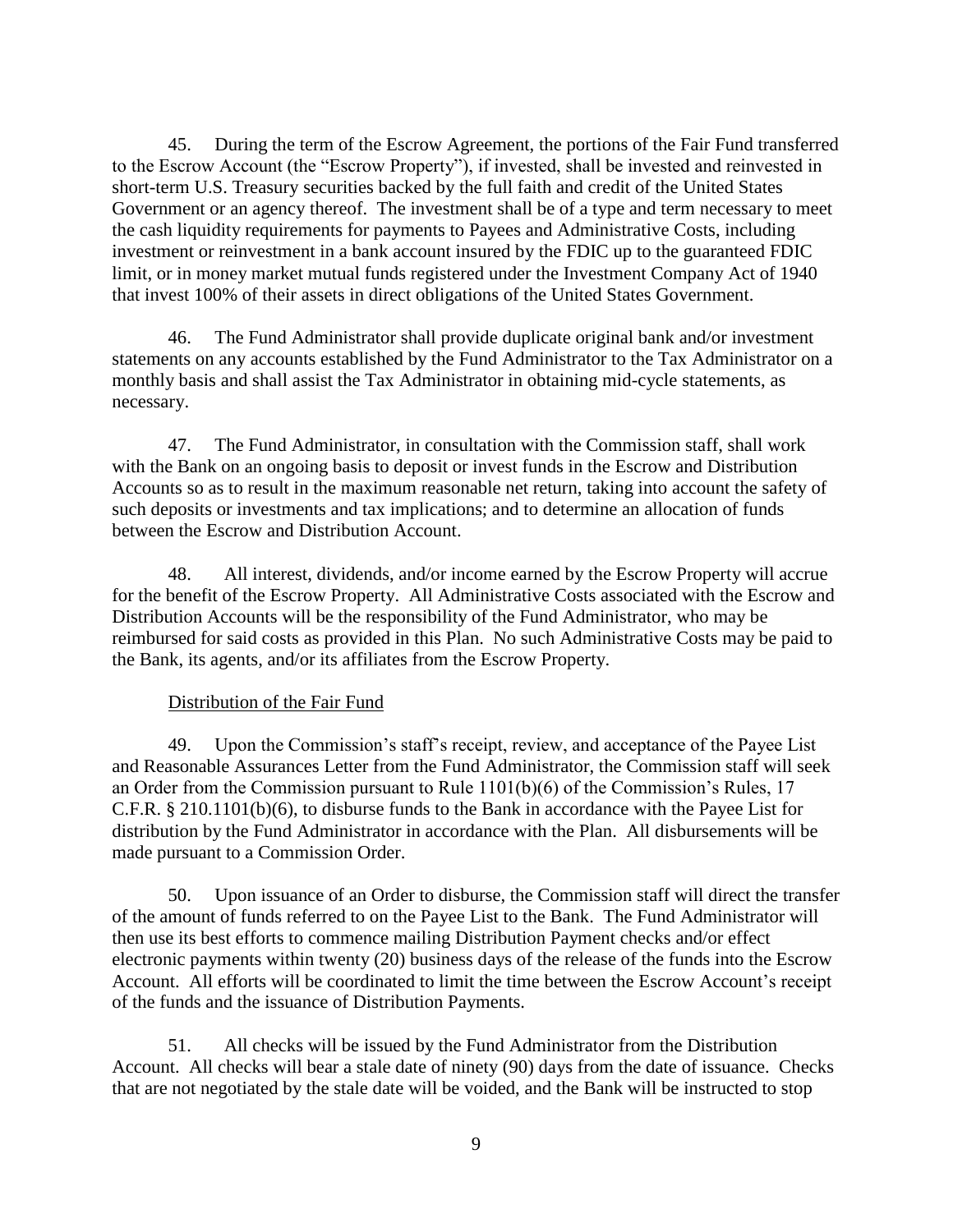payment on those checks. A Payee's claim will be extinguished if he, she, or it fails to negotiate his, her or its check by the stale date, and the funds will remain in the Fair Fund except as provided in paragraphs 55 and 60.

52. All Distribution Payments will be preceded or accompanied by a communication that includes, as appropriate: (a) a statement characterizing the distribution; (b) a statement that the tax treatment of the distribution is the responsibility of each Payee and that the Payee should consult his, her or its tax advisor for advice regarding the tax treatment of the distribution; (c) a statement that checks will be void and cannot be reissued after ninety (90) days from the date the original check was issued; and (d) contact information for the Fund Administrator for questions regarding the Distribution Payment. The letter or other mailings to Payees characterizing a Distribution Payment will be submitted to the Tax Administrator and Commission staff for review and approval.

53. All Distribution Payments, either on their face or in the accompanying mailing, will clearly indicate that the money is being distributed from the Fair Fund established by the Commission to compensate investors for harm as a result of securities law violations.

#### Post Distribution; Handing of Returned or Uncashed Checks; and Reissues

54. The Fund Administrator shall use its best efforts to make use of commercially available resources and other reasonably appropriate means to locate all Payees whose checks are returned to the Fund Administrator as "undeliverable." If new address information becomes available, the Fund Administrator will repackage the distribution check and send it to the new address. If new address information is not available after a diligent search (and in no event no later than ninety (90) days after the initial mailing of the original check) or if the distribution check is returned again, the check shall be voided and the Fund Administrator shall instruct the issuing financial institution to stop payment on such check. If the Fund Administrator is unable to find a Payee's correct address, the Fund Administrator, in its discretion, may remove such Payee from the distribution and the allocated Distribution Payment will remain in the Fair Fund for distribution, if feasible, to the remaining Payees.

55. The Fund Administrator will reissue checks or electronic payments to Payees upon the receipt of a valid, written request from the Payee prior to the initial stale date. In cases where a Payee is unable to endorse a Distribution Payment check as written (*e.g.*, name changes, IRA custodian changes, or recipient is deceased) and the Payee or a lawful representative requests the reissuance of a Distribution Payment check in a different name, the Fund Administrator will request, and must receive, documentation to support the requested change. The Fund Administrator will review the documentation to determine the authenticity and propriety of the change request. If, in the discretion of the Fund Administrator, such change request is properly documented, the Fund Administrator will issue an appropriately redrawn Distribution Payment to the requesting party. Reissued checks will be void at the later of ninety (90) days from issuance of the original check or sixty (60) days from the reissuance, and in no event will a check be reissued after ninety (90) days from the date of the original issuance without the approval of Commission staff.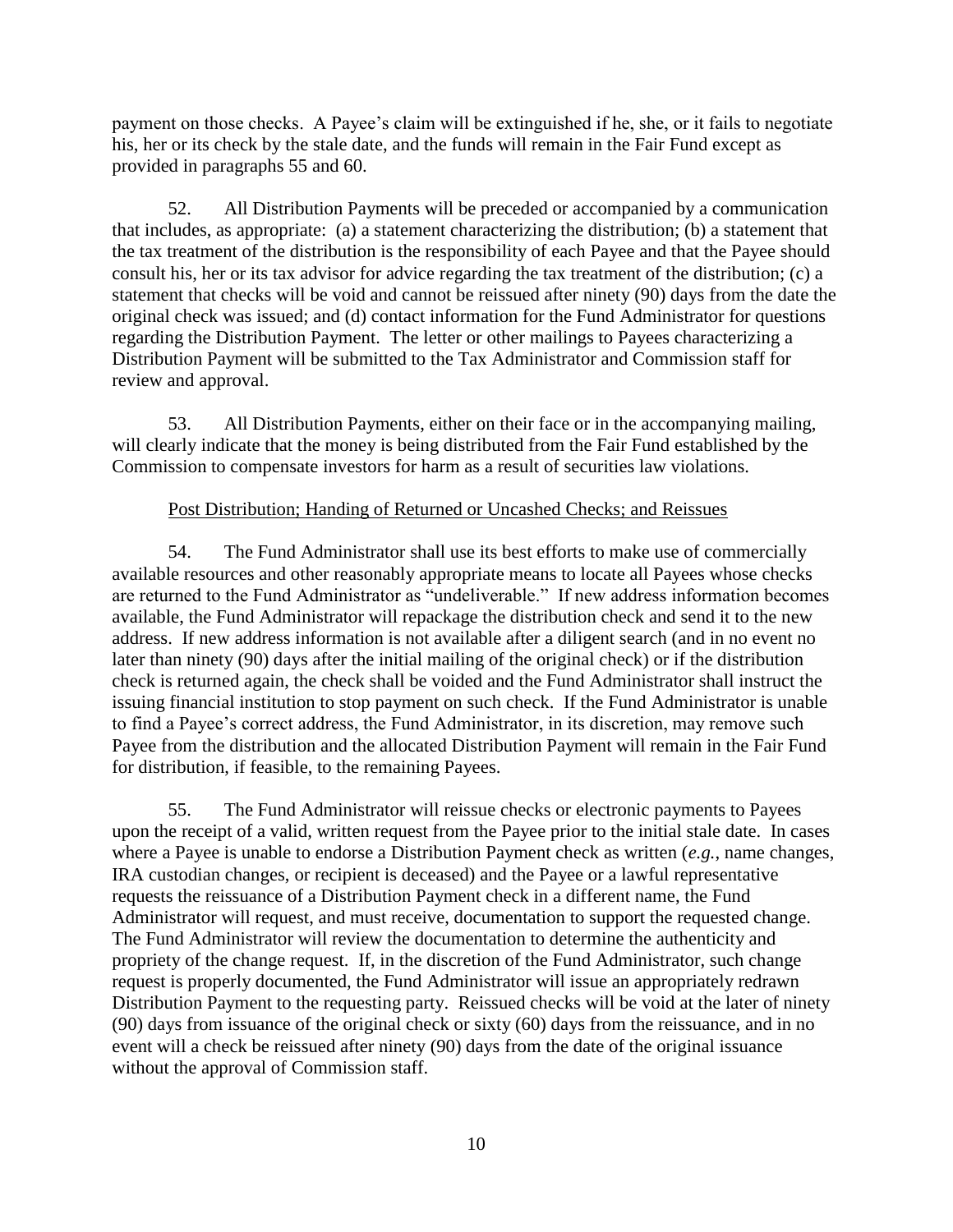56. The Fund Administrator will work with the Bank and maintain information about uncashed checks and any returned items due to non-delivery, insufficient addresses, and/or other deficiencies. The Fund Administrator is responsible for researching and reconciling errors and reissuing payments when possible. The Fund Administrator is also responsible for accounting for all payments. The amount of all uncashed and undelivered payments will continue to be held in the Fair Fund.

57. The Fund Administrator will make and document reasonable efforts to contact Payees to follow-up on the status of uncashed distribution checks (other than those returned as "undeliverable") or electronic payments that were not delivered and take appropriate action to follow-up on the status of uncashed checks and undelivered electronic payments at the request of Commission staff. The Fund Administrator may reissue such payments, subject to the time limits detailed herein.

58. At the discretion of the Fund Administrator, costs that were not factored into the Reserve, such as bank fees offset upon the return of a payment, intermediary fees, or fees specific to a Payee's recipient bank account, may reduce the Payee's Distribution Payment. In such situations, the Fund Administrator will immediately notify the Tax Administrator of the reduction in Distribution Payment.

## Receipt of Additional Funds

59. Should any additional funds be received pursuant to Commission or Court order, agreement, or otherwise, prior to the Commission's termination of the Fair Fund, such funds will be added to the Fair Fund and distributed, if feasible, in accordance with the Plan, pursuant to the Commission's Rules.

## Disposition of Undistributed Funds

60. If funds remain following the initial distribution and payment of all Administrative Costs, the Fund Administrator, in consultation with the Commission staff, may seek subsequent distribution(s) of any available remaining funds, pursuant to the Commission's Rules. All subsequent distributions shall be made in a manner that is consistent with this Plan.

61. A residual within the Fair Fund will be established for any amounts remaining after the final disbursement to Payees from the Fair Fund and the payment of all Administrative Costs (the "Residual"). The Residual may include, among other things, the remaining funds in the Reserve; funds from distribution checks that have not been cashed, electronic payments that were not delivered, or funds returned to the Commission; and tax refunds for overpayment of taxes or for waiver of IRS penalties.

62. All funds remaining in the Residual that are infeasible to distribute to investors will be returned to the Commission and transferred to the U.S. Treasury after the final accounting is approved by the Commission. Returning such money to the Respondent would be inconsistent with the equitable principle that no person should profit from his wrongdoing. Therefore, in these circumstances distributing disgorged funds to the U.S. Treasury is the most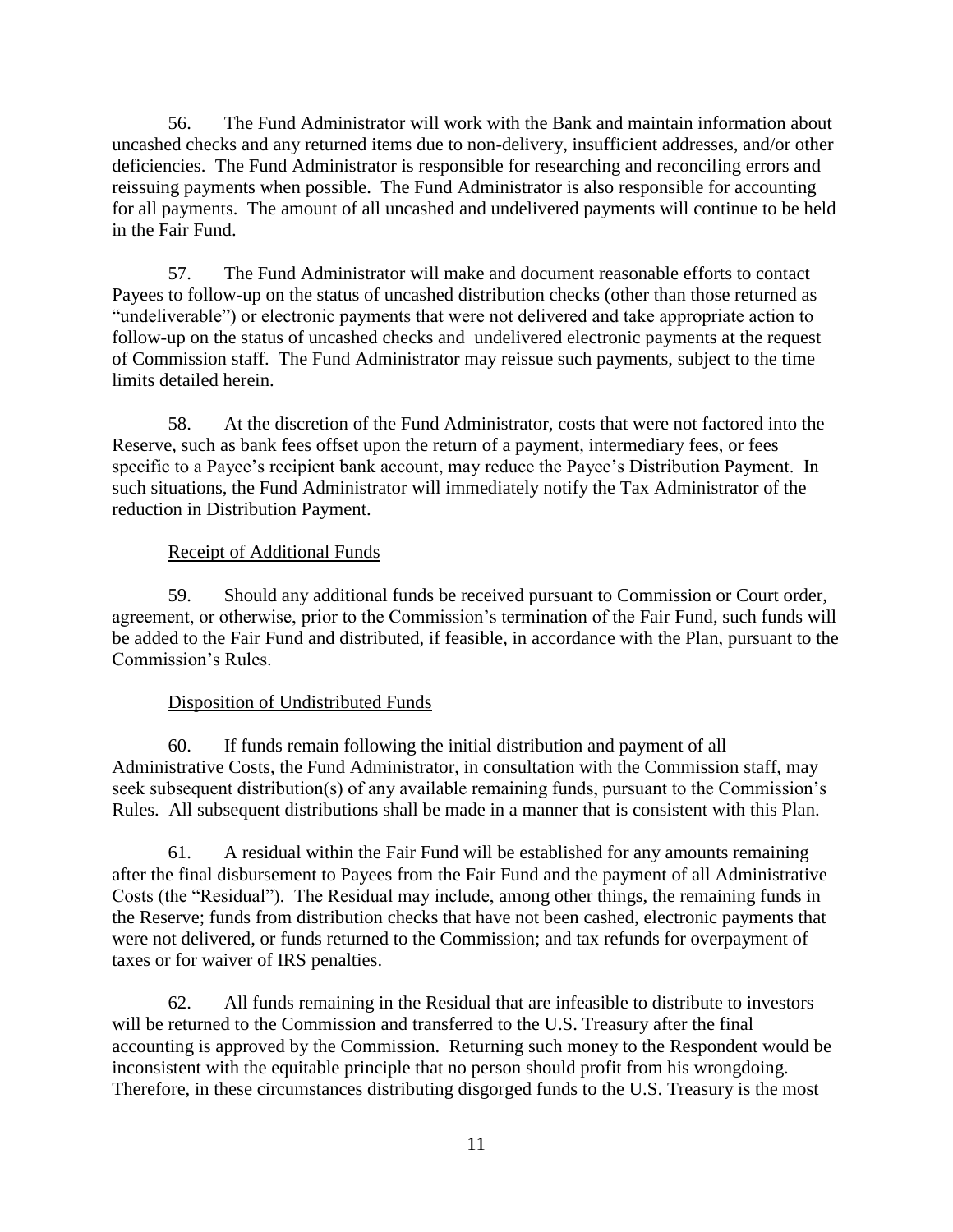equitable alternative.

## Administrative Costs

63. All Administrative Costs will be paid from the Fair Fund, in accordance with the Commission's Rules.

#### **Accountings**

64. Pursuant to Rule 1105(f) of the Commission's Rules, once the Commission orders the transfer of funds from BFS to the Bank, the Fund Administrator will file an accounting of all monies earned or received and all monies spent in connection with the administration of the Plan with the Commission staff during the first ten (10) days of each calendar quarter on a standardized accounting form provided by the Commission staff.

65. Upon completion of all distributions to Payees pursuant to the procedures described above, the Fund Administrator shall arrange for the payment of all Administrative Costs, transfer all remaining funds to the Commission, and submit a final accounting for approval by the Commission on a standardized form provided by the Commission staff. The Fund Administrator will also submit a report to the Commission staff containing the final distribution statistics regarding distributions to individuals and entities, and such other information requested by the Commission staff.

#### Wind-down and Document Retention

66. The Fund Administrator will shut down the website, P.O. Box, and customer service telephone line(s) established specifically for the administration of the Fair Fund six (6) months after the transfer of any remaining funds to the Commission, or at such earlier time as the Fund Administrator determines with the concurrence of the Commission staff.

67. The Fund Administrator will retain all materials submitted by Payees in either paper or electronic form for a period of six (6) years from the date of approval of a final fund accounting. Materials maintained in electronic form must be accessible and readable for the duration of retention. Pursuant to the Commission staff's direction, the Fund Administrator will either turn over to the Commission or destroy all materials documents, including materials documents in any media, upon expiration of this period.

## Termination of the Fair Fund

68. The Fair Fund will be eligible for termination and the Fund Administrator will be eligible for discharge after all of the following have occurred (a) a final accounting, in a standard accounting format provided by the Commission staff, has been submitted by the Fund Administrator and approved by the Commission; (b) all Administrative Costs have been paid; and (c) any amount remaining in the Fair Fund has been returned to the Commission for transfer to U.S. Treasury. Once the Commission has approved the final accounting, the Commission staff will seek an order from the Commission authorizing: (a) the transfer of any Residual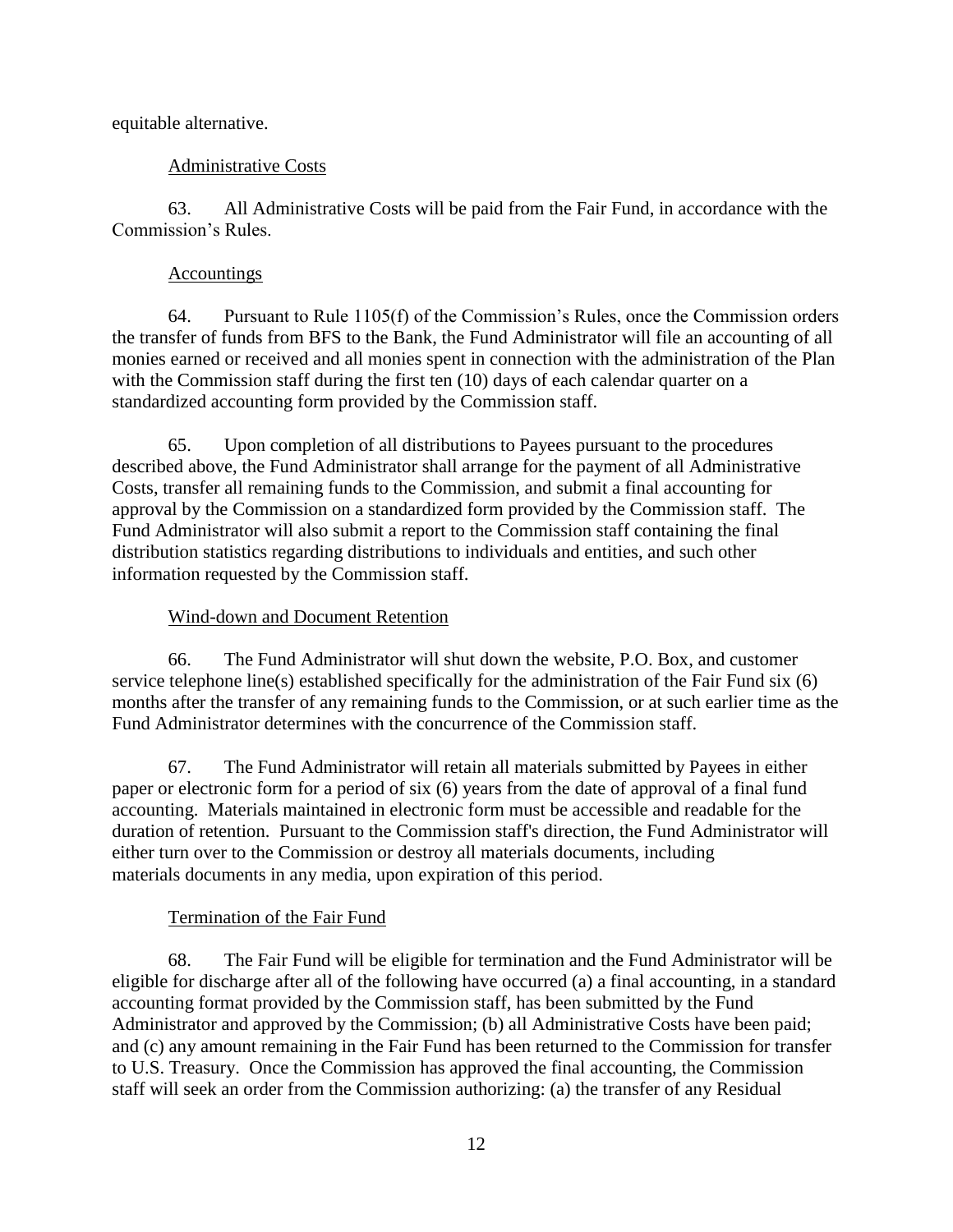remaining in the Fair Fund that is infeasible to return to investors, and any amounts returned to it in the future that are infeasible to return to investors, to the U.S. Treasury, subject to Section  $21F(g)(3)$  of the Exchange Act; (b) discharge of the Fund Administrator; (c) cancellation of the Fund Administrator's bond; and (d) termination of the Fair Fund.

## **VII. NOTICE OF PROPOSED PLAN AND OPPORTUNITY FOR COMMENT**

69. The Notice of the Proposed Plan of Distribution and Opportunity for Comment (the "Notice") shall be published on the Commission's website [http://www.sec.gov/litigation/fairfundlist.htm.](http://www.sec.gov/litigation/fairfundlist.htm) Any person wishing to comment on the Plan must do so in writing by submitting their comments within thirty (30) days of the date of the Notice (a) to the Office of the Secretary, United States Securities and Exchange Commission, 100 F Street, N.E., Washington, D.C. 20549-1090; (b) by using the Commission's Internet comment form [\(www.sec.gov/litigation/admin.shtml\)](http://www.sec.gov/litigation/admin.shtml); or (c) by sending an e-mail to [rule](mailto:rule-comments@sec.gov)[comments@sec.gov.](mailto:rule-comments@sec.gov) Comments submitted by e-mail or via the Commission's website should include "Administrative Proceeding File No. 3-20162 in the subject line. Comments received will be publicly available. Persons should only submit comments that they wish to make publicly available.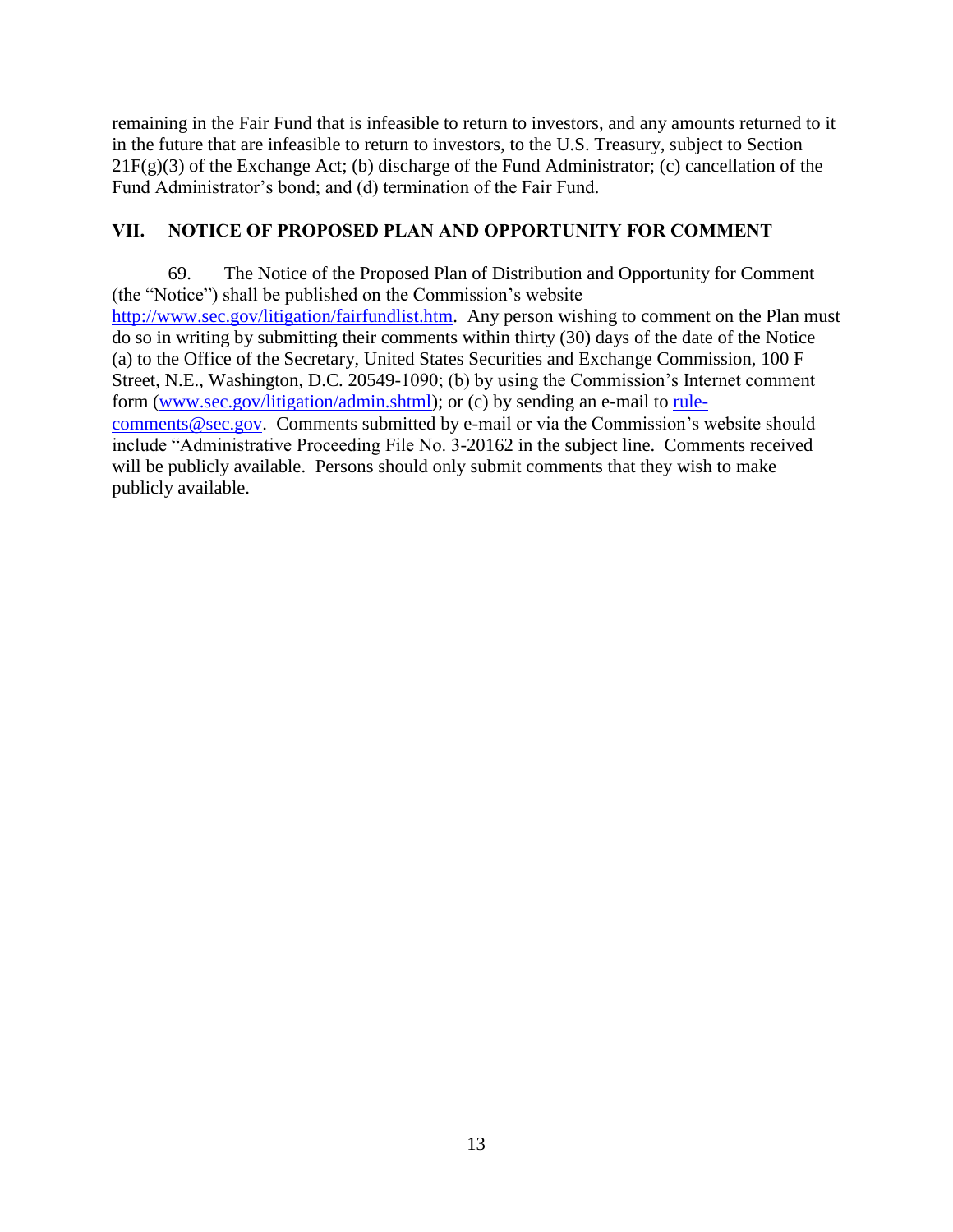#### **Exhibit A**

#### PLAN OF ALLOCATION

This Plan of Allocation is designed to compensate investors based on the management fees paid to the Respondent in connection with BlueCrest Capital International Master Fund Limited's two unregistered feeder funds, BlueCrest Capital International Limited and BlueCrest Capital L.P. (the "Securities"), between October 1, 2011 and December 31, 2015, inclusive (the "Relevant Period"). Based upon records obtained by the Commission during and after its investigation, the Fund Administrator has identified those U.S. Investors, as defined in paragraph 20 of the Plan, who may have suffered a loss as a result of management fees paid in connection with investments in the Securities during the Relevant Period (the "Preliminary Claimants"). Investors who did not pay management fees in connection with the Securities during the Relevant Period are ineligible to recover under this Plan.

The Fund Administrator will calculate each Preliminary Claimant's "Recognized Loss" as the sum of the management fees the Preliminary Claimant paid in connection with investments in either or both of the Securities during the Relevant Period, as recorded in documents obtained from the Respondent.

If the Recognized Loss calculates to a gain, then the Recognized Loss will be \$0.00.

To avoid payment of a windfall, the Recognized Loss will be reduced by the amount of any compensation for the loss that resulted from the conduct described in the Order that was received from another source (e.g., class action settlement), to the extent known by the Fund Administrator.

A Preliminary Claimant who suffered a Recognized Loss pursuant this Plan of Allocation and who is not an Excluded Party or an Unresponsive Preliminary Claimant, as defined in the Plan, will be deemed an Eligible Claimant.

#### **Additional Provisions**

Allocation of Funds: If the Net Available Fair Fund, as defined in the Plan, is equal to or exceeds the sum of Recognized Losses of all Eligible Claimants, each Eligible Claimant's distribution amount will equal his, her, or its Recognized Loss, plus "Reasonable Interest" if applicable. If the Net Available Fair Fund is less than the sum of the Recognized Losses of all Eligible Claimants, each Eligible Claimant's distribution amount will equal his, her, or its "*Pro Rata* Share" of the Net Available Fair Fund (and no Reasonable Interest). In either case, the distribution amount will be subject to the "Minimum Distribution Amount."

Reasonable Interest: If the Net Available Fair Fund exceeds that necessary to pay all Eligible Claimants their Recognized Losses, the Fund Administrator, in consultation with the Commission staff, may include reasonable interest in the distribution amount to compensate Eligible Claimants for the time value of their respective Recognized Losses. Reasonable interest will be calculated using the Short-term Applicable Federal Rate plus three percent (3%),